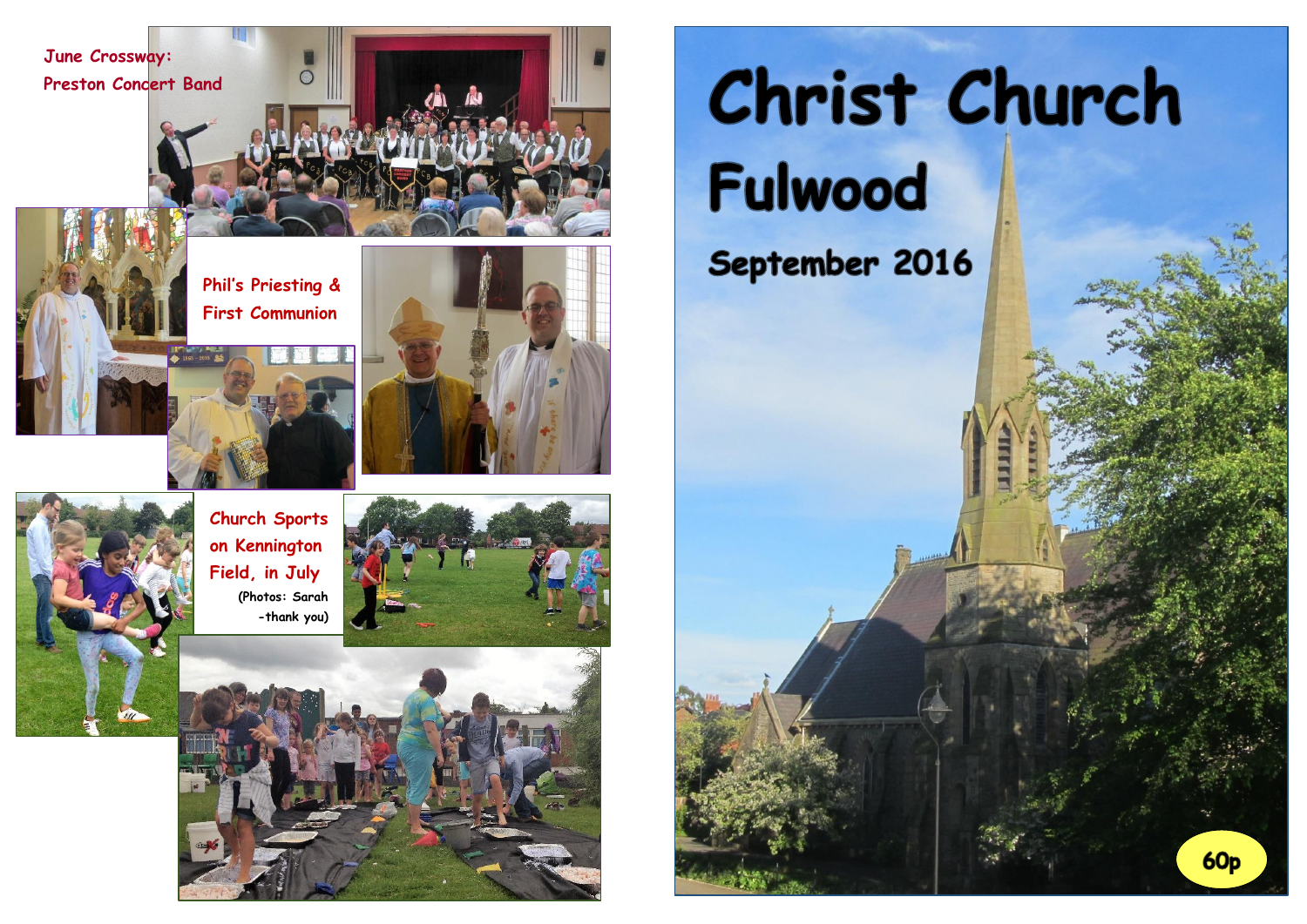**Website:** www.christchurchfulwood.org

**Christ Church Victoria Rd Fulwood PR2 8NE**

**Vicar** Canon Brian McConkey 19 Vicarage Close Tel: 719210 **e**-**mail:** christchurchfulwood@btinternet.com **Curate:** Rev Phil Maudsley Garstone Croft Tel: 383490 **e**-**mail:** philmaudsley7@gmail.com **Readers** Emma Swarbrick Bowlingfield, Ingol Tel: 722948 **e**-**mail:** [christchurchreader@hotmail.co.uk](mailto:christchurchreader@hotmail.co.uk) Mandy Stanton Victoria Road Tel: 774081 **e**-**mail:** mandy.stanton@blackburn.anglican.org **Parish Administrator** Jan Fletcher Parish Office at Church Tel: 875823 **Church Wardens** Julia Laing Garstang Rd Tel: 719442 Graham Hickey Watling St. Rd. Tel: 654438 Assistant Ch. Warden Margaret Ghori The Chines Tel: 719373 **Organist/Director of Music** Chris Hartnett Munro Crescent Tel: 07896 107684 **e**-**mail:** [choirmastersoffice@hotmail.com](mailto:choirmastersoffice@hotmail.com) **Treasurer** John Bailey Melrose Ave Tel: 700598 **- Assistant** Margaret Brown Colebatch Tel: 717008 **Deanery Synod Reps** Ken Curphey Ingle Head Tel: 716833 Chris Hedley The Drive Tel: 652475 Paul Jordan Sandybrook Close Tel: 794893 Adam Thomas Lower Bank Rd Tel: 07968 434328 **Electoral Roll Officer** Irene Hurst The Turnpike Tel: 715746 **Churches Together in** David Sergeant Shirebank Cres Tel: 717882 **Fulwood and Broughton Christian Aid** Lindsey Evans Uplands Chase Tel: 860939 **Fairtrade** Margaret Harrison Victoria Rd Tel: 712869 **The Children's Society** Linda Koziarska Manor Ave Tel: 705420 **Scripture Union** Jim & Linda Clare Queens Rd Tel: 712422 **Crossway** Joan Curphey Ingle Head Tel: 716833 **H.O.P.E. Group** Elizabeth Bailey Melrose Ave Tel: 700598 **Junior Church** Ann Porter Victoria Rd Tel: 491775 **Pathfinders** Linda Koziarska Manor Ave Tel: 705420 **9th Preston (Fulwood Parish Church) Guides** Guide Guider Diane Wilson Duchy Ave Tel: 468555 Brownie Guider Lorraine Haworth Houghton Rd, Pen Tel: 07957 512007 Rainbow Guider Claire Haworth Alert St, Ashton Tel: 07970 297216 **Scouts/Cubs/Beavers** Norma Bruce St Leonard's Close Tel: 07856 170516 Parent & Toddler Group Rev Brian McConkey Vicarage Close Tel: 719210

**Church Hall** The Church Hall is available for hire, particularly for weekly/

|    | monthly events. <b>Contact:</b> Margaret Brown, | Colebatch          |     | Tel: 07926 374863 |
|----|-------------------------------------------------|--------------------|-----|-------------------|
|    |                                                 |                    | 0r. | Tel: 717008       |
| or | Sue Cameron                                     | Victoria Rd        |     | Tel: 717304       |
| or | Parish Office                                   | at the Church Hall |     | Tel: 875823       |

#### **Services at Christ Church**

**Sunday Worship** 8.00am Holy Communion (BCP) 10.30am Holy Communion  $(1^{st}, 3^{rd} \& 4^{th}$  Sundays in the month) Family Service (2nd Sunday) Morning Worship (when there's a  $5<sup>th</sup>$  Sunday) 6.30pm Evening Prayer (BCP) Holy Communion (BCP)  $(4^{th}$  Sunday in the month)

**Weekday Services:** Prayers in the Vestry/Church (during term time): **Monday** – 12.00noon; **Tuesday** – 9.00pm; **Wednesday** – 7.00am; **Friday** – 9.00am  **Also: Thursday** - 10:30am Holy Communion and 7.00pm Evening Prayers

#### **Baptism, Confirmation, Marriages & Funerals**

All by arrangement with Brian, the Vicar (Tel: 719210)

**Visiting** The Vicar is always ready to visit the sick at home or in hospital, or anyone else who needs his help. Please inform him if there is anyone you know who would appreciate a visit – a written note is especially helpful.

#### **What's on at Christ Church – activities are mainly in the Church Hall.**

| Parochial Church Council<br>Normally meets in the Vestry at 7.00pm on the                                                                                                                   |         |                                                        |  |  |
|---------------------------------------------------------------------------------------------------------------------------------------------------------------------------------------------|---------|--------------------------------------------------------|--|--|
| 2 <sup>nd</sup> Monday in Jan, March, May, July, Sept & Nov.                                                                                                                                |         |                                                        |  |  |
| <b>Choir Practice</b>                                                                                                                                                                       | 9.45am  | each Sunday in Church (except 2 <sup>nd</sup> Sundays) |  |  |
| Junior Church                                                                                                                                                                               | 10.30am | Sundays in Church (term time) then in the Hall         |  |  |
| Pathfinders                                                                                                                                                                                 | 10.30am | Sundays in Church (term time) then in the Hall         |  |  |
| <b>Rainbows</b>                                                                                                                                                                             | 5.30pm  | Tuesdays in term time in the Hall                      |  |  |
| Brownies                                                                                                                                                                                    | 6.00pm  | Tuesdays in term time in the Hall                      |  |  |
| Guides                                                                                                                                                                                      | 7.00pm  | Tuesdays in term time in the Hall                      |  |  |
| Youth Club                                                                                                                                                                                  | 7.45pm  | Mondays in term time at St Cuthbert's                  |  |  |
| Parent & Toddlers                                                                                                                                                                           | 10.00am | Mondays in term time (to 11.30am) in the Hall          |  |  |
| Crafters                                                                                                                                                                                    | 2.00pm  | Thursdays in the Vestry                                |  |  |
| HOPE Group 7.15 for 7.30pm                                                                                                                                                                  |         | 1st & 3rd Wednesdays each month, in the Vestry         |  |  |
| Crossway                                                                                                                                                                                    | 7.30pm  | 3rd Thursday each month (not July & August) in Hall    |  |  |
| Magazine<br>Published monthly, £6 annual subscription, 60p /copy                                                                                                                            |         |                                                        |  |  |
| <b>Editorial Team</b>                                                                                                                                                                       |         | Tel: 716833<br>Ken Curphey, 33 Ingle Head              |  |  |
|                                                                                                                                                                                             |         | Brian McConkey, Irene Hurst & Alison Tait              |  |  |
| Copy for the Magazine should be with Ken by the 2 <sup>nd</sup> Sunday of the previous month.<br>The Magazine is available from the 4 <sup>th</sup> Sunday; e-mail: kenjoan33@hotmail.co.uk |         |                                                        |  |  |

| <b>Circulation Manager</b> | Sue Cameron, 104 Victoria Rd | Tel: 717304 |
|----------------------------|------------------------------|-------------|
|----------------------------|------------------------------|-------------|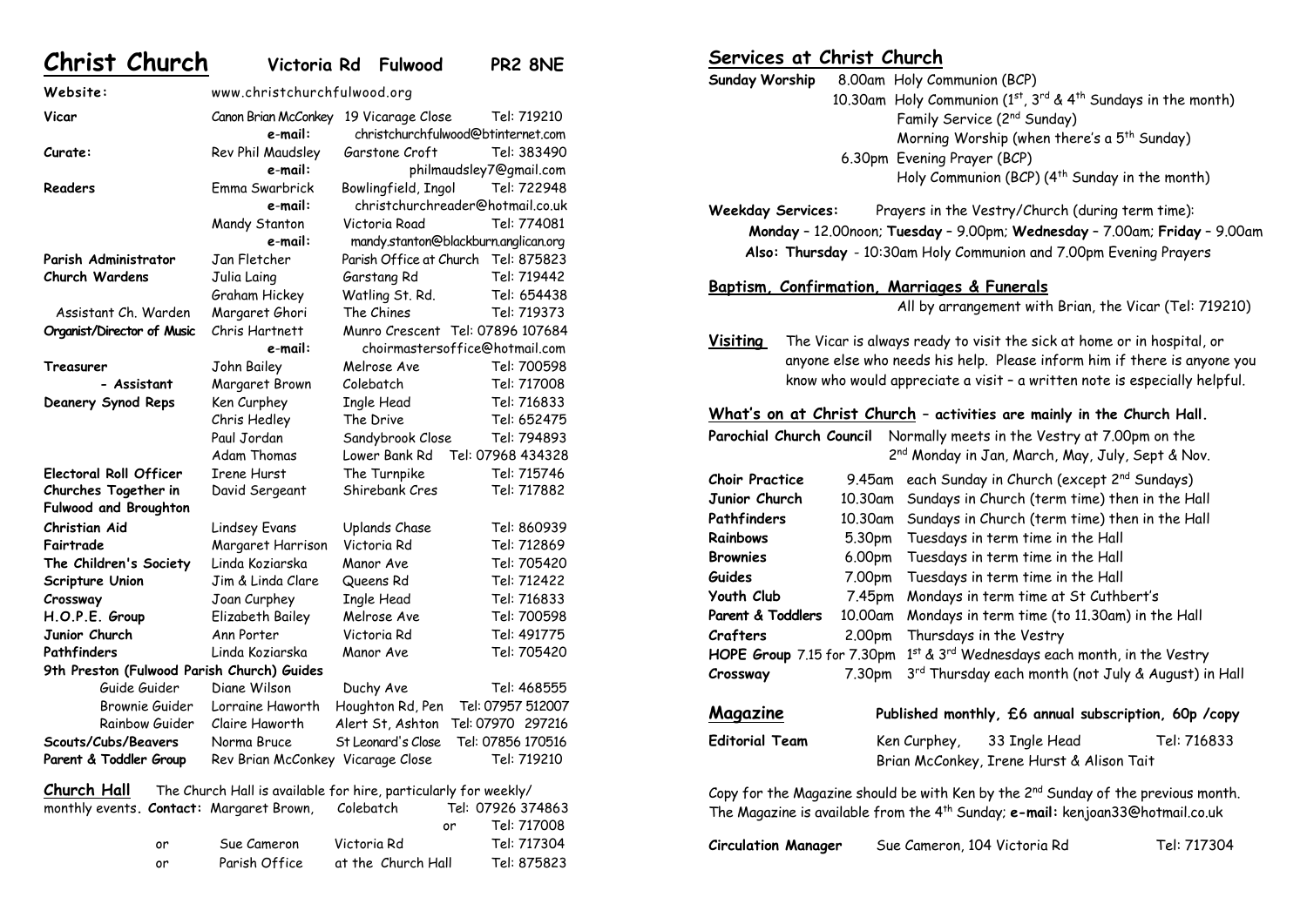**Church Events in September 2016**

| Thur | 1 Sept       | 10.30am            | Holy Communion Service in Church (each Thurs)             |
|------|--------------|--------------------|-----------------------------------------------------------|
|      |              | 7.00pm             | Evening Prayers in Vestry each Thurs (to 7.30pm)          |
|      |              | 7.30pm             | Prayer Mtg for Crossroads - at St Christopher's, Lea      |
| Sun  | 4 Sept       | <del>10.30am</del> | NO Junior Church/Pathfinders (school holiday)             |
| Mon  | 5 Sept       | 12 noon            | Normal pattern of Prayers resumes (see inside back cover) |
|      |              | 10.00am            | Jesus is [Accusers and Advocates] in Church (see Pq7)     |
| Tues | 6 Sept       | 7.30pm             | Junior Church leaders meet in Vestry                      |
| Wed  | 7 Sept       | 7.30pm             | NO meeting of HOPE Group - see Pg 6                       |
| Thur | 8 Sept       | 7.30pm             | Quiz a Bishop, Lonsdale Club - see Pg1, all welcome       |
| Fri  | 9 Sept       | 7.30pm             | Lakes Gospel Choir in Church - see Pg1, tickets           |
| Sat  | 10 Sept      | 11.00am            | Family Fete on A.T.S. field - see Pg1, ALL WELCOME        |
| Sun  | 11 Sept      | 10.30am            | Family Service - Church Parade                            |
|      |              | 4.00pm             | Service on Flag Market, John Sentamu, Archbishop of York  |
| Mon  | 12 Sept      | 10.00am            | Parent & Toddler group re-starts in the Hall              |
|      |              | 10.00am            | Jesus is [Count the Ways] in Church (see Pg7)             |
|      | Tues 13 Sept | 7.30pm             | Stewardship Planning Group meets in Vestry                |
|      | Thur 15 Sept | 7.30pm             | Crossway meets in the Hall - see Pq 6                     |
| Fri  | 16 Sept      | 10.00am            | Cake and Company in Hall to 12 noon - all welcome         |
| Sun  | 18 Sept      | 10.30am            | Young people in Church before JunChurch/Pathfinders       |
| Mon  | 19 Sept      | 7.00pm             | PCC in the Vestry (NOTE: change of date)                  |
|      |              | 10.00am            | Jesus is [With us and for us] in Church (see Pg7)         |
|      | Wed 21 Sept  | 7.30pm             | HOPE Group meets in the Vestry - see Pg 6                 |
|      | Thur 22 Sept | 7.30pm             | Messy Church: planning in Upper Room                      |
| Sun  | 25 Sept      | 10.30am            | Young people in Church before JunChurch/Pathfinders       |
| Mon  | 26 Sept      | 10.00am            | Jesus is [Live like you're righteous] in Church (see Pq7) |
| Wed  | 28 Sept      | 7.30pm             | Deanery Synod at St Lawrence, Longridge                   |
| Fri  | 30 Sept      |                    | 12.30pm Wedding in Church                                 |
|      |              |                    |                                                           |

#### **Forward Notice for October**



#### $\sim$  A DATE FOR YOUR DIARY  $\sim$

### **Harvest Supper and Barn Dance**

Saturday 8 October, 7pm in Christ Church Hall, Victoria Road, PR2 8NE.

- Live music from the popular Millstone Band.
- x Home cooked two course dinner.

Please bring a bottle and a glass! For tickets: sign up at the back of church or contact John Bailey on 07808 163539.



Page 8

Brian has asked Chris Hedley, as our Diocesan Vision 2026 Champion, to write a few words on the forthcoming events in September as part of our Crossroads Mission:

# **Who will you invite?**



**CROSSROHDS** 

Everyday there are opportunities to share our faith in so many different ways but, this month, we have the opportunity to do this

in a big, big way. If you haven't heard already - the Crossroads Mission runs from Thursday 8th to Sunday 11th September with the Archbishop of York, John Sentamu, and his teams of Missioners visiting us throughout Blackburn Diocese.

The Crossroads Mission asks Parishes to hold community events that will invite people to see our faith in action and we at Christ Church are having three:

- x **A Quiz a Bishop** evening at the Lonsdale Club, Fulwood Hall Lane, where a panel will be answering questions rather like on 'Question Time' and the audience will have the opportunity to explore issues about God in our modern world over a pint and food.
- x **The Lakes Gospel Choir Concert** in Christ Church will be an evening of pure witness through amazing music that will raise the roof! (Ticket: from church)
- x **A Family Fete** at Archbishop Temple School (ATS) with lots of fun activities that will give an exciting and sociable opportunity for people to learn more about what our faith means in our everyday lives.

There is an open invitation to everyone to come along but asking someone personally means so much more - **so who will you invite?** If it's just one person who you feel would enjoy being with us during one or all of our events to meet us, experience our Christian community and to hear our visiting missioners talk about their faith, then we will be going a long way towards achieving exactly what Vision 2026 is asking us to do - 'to be disciples of Jesus Christ and witnesses to Jesus Christ'. Thanks (in advance) for making mission possible!

#### **Chris**

**START!!** Following the Crossroads mission weekend, we will be running an enquirer's course in October called Start! Using the gospel of Luke, this will be an introduction to the Christian faith



aimed at those who are just starting out on a faith journey, or those who want to know a little more before making any decision to follow Jesus.

Please start to think about who you could invite to this important part of our mission work at Christ Church, and please start to support this course in advance through prayer. Dates and times will be appearing soon and in the October magazine. For more info speak to Rev Phil.

Page 1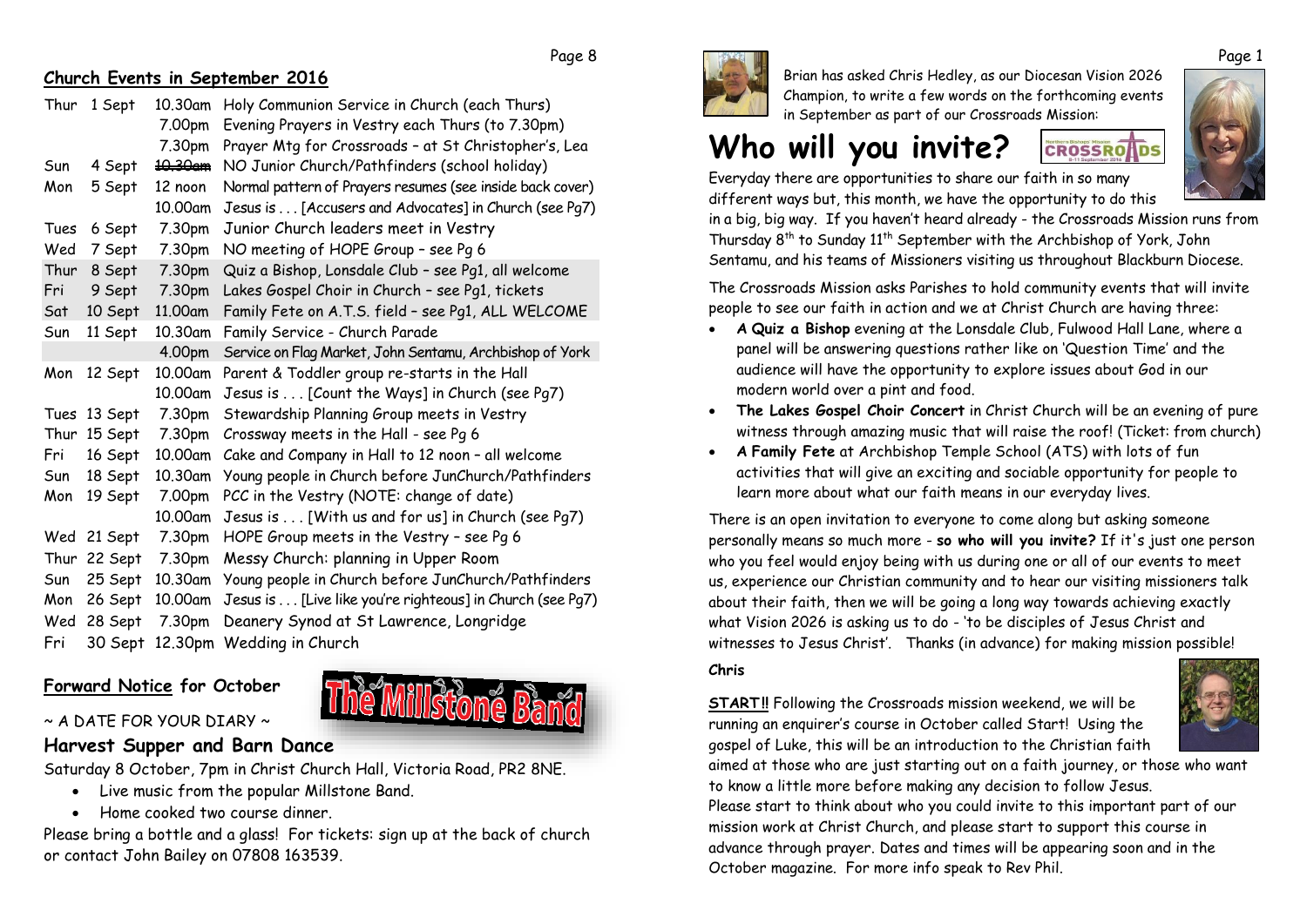#### Page 2

## **Sunday Worship in September**

|           | September 15 <sup>th</sup> Sunday after Trinity |                                                          |
|-----------|-------------------------------------------------|----------------------------------------------------------|
|           | 8.00am Holy Communion (BCP)                     |                                                          |
| 10.30am   | Holy Communion                                  |                                                          |
|           |                                                 | Emma's Final Service before she goes to Trinity College, |
|           | Bristol to begin her Ordination Training        |                                                          |
|           | Welcome:                                        | Margaret Brown & John Haworth                            |
|           | Prayers:                                        | Mandy Stanton                                            |
|           |                                                 | Bread & Wine: Adrienne Clarkson & Tom Hackett            |
|           | Communion Assistant: Joan Curphey               |                                                          |
|           | Readings: Philemon 1-21                         | Joan Curphey                                             |
|           | Luke 14: 25-33                                  | Ken Curphey                                              |
| 6.30 p.m. | Evening Prayer (BCP)                            | Welcome: Margaret Ghori                                  |
|           | Readings: Isaiah 43:14 - 44:5                   | Margaret Ghori                                           |
|           | John 5: 30-end                                  | Michael Higgins                                          |
| Psalm:    | 121                                             |                                                          |



### **11th September 16th Sunday after Trinity**

8.00am Holy Communion (BCP)

#### **10.30am Family Service with Church Parade**

Welcome: Frank & June McCandlish

 Readings: to come (Rachel Pitches) Prayers: Brian/Phil 6.30pm NO EVENING SERVICE – instead:

**4pm CROSSROADS MISSION OPEN AIR EVENT**

**on Preston Flag Market with John Sentamu, The Archbishop of York**

#### **Flowers in September**

Thur 1 Sept Alison Tait & Joyce Masterton Thur 8 Sept Hilary Catchpole & Judith Rawson Thur 15 Sept Barbara Barber & Shirley Duggan Thur 22 Sept Joyce Masterton & Alison Tait Thur 29 Sept Judith Rawson & Barbara Barber



**CROSSRO** 

**Jesus is** This course, which started before the Summer Holidays, will continue with 4 more sessions in September.Even if you couldn't make one of the earlier sessions, it's still not too late to come along as each study stands alone within the whole program. In order to give more/different people the opportunity to come, we are going to run the second



half during the day to see if this makes a difference to accessibility. This will also help in the planning of future courses/studies.

The four sessions are as follows, to be held in church:

Accusers and Advocates Monday 5th September 10.00-11.15am Count the Ways Monday 12<sup>th</sup> September 10.00-11.15am With us and for us Monday 19<sup>th</sup> September 10.00-11.15am Live like you're righteous Monday 26<sup>th</sup> September 10.00-11.15am

Refreshments will be provided. These studies are open to all wherever you are on your journey of faith. For more information contact Phil.

**Emma Swarbrick -** 4<sup>th</sup> of September sees the final Sunday that Emma our much loved Reader will be with us before she leaves for Trinity College Bristol to begin her ordination training.To say that Emma has given much to us and that she will be missed is an understatement.



As many of you know I first met Emma as a young person serving in her home Parish of St Margaret's St Annes in the late 90's! To see her vocation grow and develop has been great to watch. We have all valued her preaching which has shown a wisdom and insight beyond her years. Her contribution to our Messy Church initiative has been a very significant piece of work. She will be missed by our staff team where Emma has contributed so much in terms of her input to our Parish Development and the prayer life of our Church.

Our vocation is to be real and to be the person God wants you to be. Emma has been a very bright light in our Parish and we thank God that she has given so much of her whole self to us. I hope you will come and say your farewell on **Sunday 4th September** and stay for some hotpot after the Service.

........ it is also worth saying that **Adam Thomas,** our other ordinand, has successfully completed his first year of training. Adam's training is three years which mean Adam and Emma will hopefully be ordained on the same day around July 2018 – a date not to be missed!



Later on this year, at Advent, Adam has to do a placement at another Church – we will update you on that when we have more information. [Brian]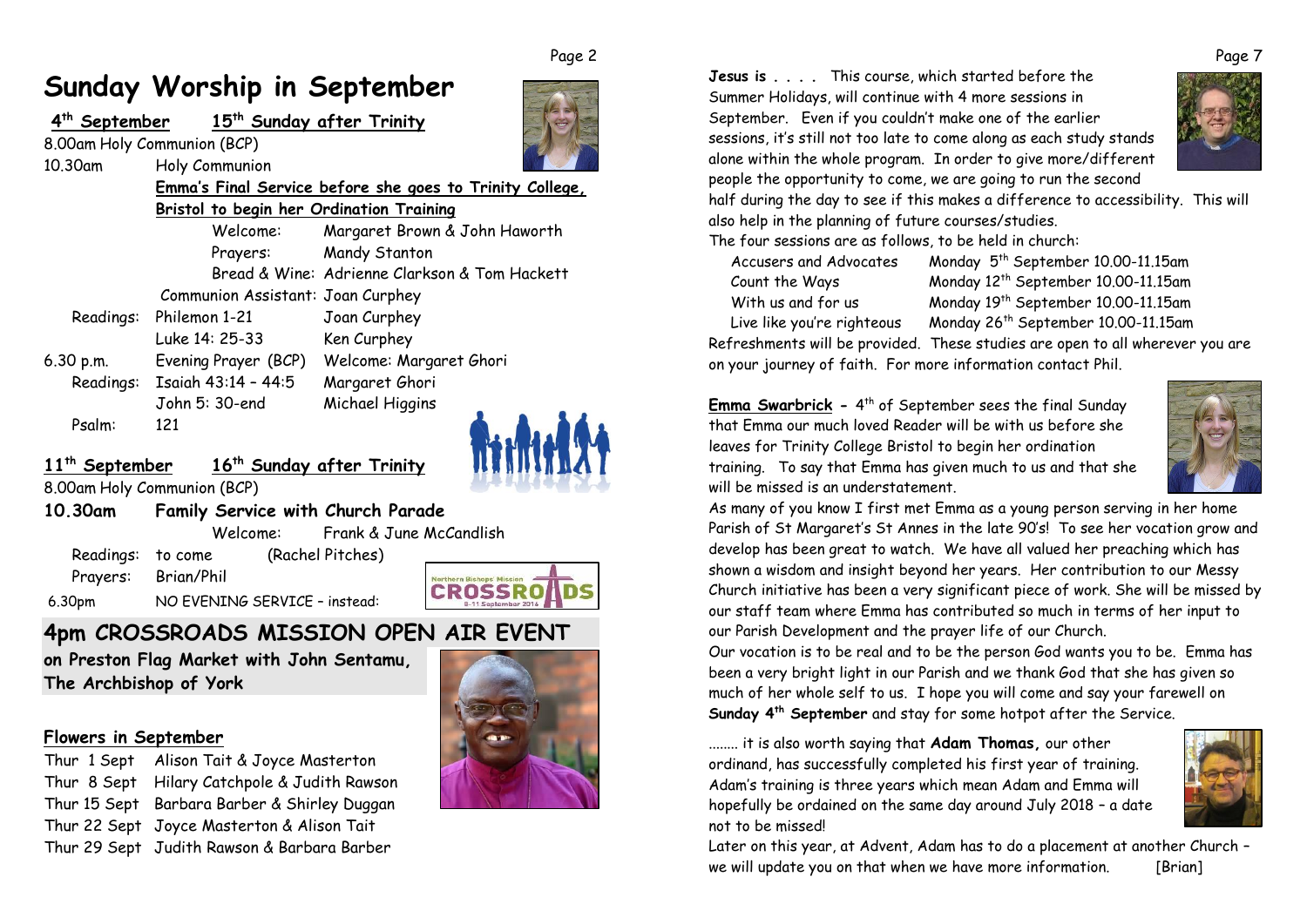

**Crossway** Preston Concert Band once again gave us a wonderful concert in June and it was enjoyed by all (the cream teas were enjoyed too!) Our meeting this month is on Thursday 15<sup>th</sup> September at 7.30pm in the Church Hall, when we're really looking forward to a visit by Lady Grenfell-Baines who will be giving a presentation called 'The Last Train to Tomorrow'. This will be an account of her

experiences as a child when she left Prague on a Nicholas Winton Kindertransport in May 1939 before the onset of World War 2.



**The Crossway Committee** met in July. After discussion it was decided to continue with Crossway (thank you for your support in the last year) but this means we have to increase the admission to £2 per meeting starting in September. Crossway 'members' have already paid for 2016, i.e. to December.

We think this is still good value for money - hopefully you'll agree!

**Hope Group - Wednesday** 7th September – NO MEETING – save your energy for the Crossroads events starting 8<sup>th</sup> September!

Wednesday 21<sup>st</sup> September - sowing seeds of kindness. We will explore what it takes to be kind and how we can learn from Jesus's example.

'Be kind and compassionate to one another, forgiving each other, just as in Christ God forgave you.' (Ephesians 4:32)

**H O P E**

Page 6

**Hope group meets** on the first and third Wednesdays of the month. Meet in the vestry at church at 7.15 for a 7.30pm start finishing at 9pm. We look forward to seeing you. For further information see the website or email Elizabeth on [eabailey@blueyonder.co.uk.](mailto:eabailey@blueyonder.co.uk) Everyone is welcome. Don't worry if you haven't been before or can't make it to every meeting. We enjoy fun and fellowship as well as taking opportunities for spiritual growth. 'May the God of hope fill you with all joy and peace in believing, so that by the power of the Holy Spirit you may abound in hope' (Romans 15:13)

**Pathfinders Extra -** following a successful year, we now need to find leaders for this group if it is to continue and grow. The group will meet alternate months starting with a trip in September as their end-of-year "prize" awarded at the Café Church service. If you feel you could give up 2 hours on alternate months for this important ministry please contact Phil. Please note all leaders will have to undertake a DRB clearance. Please speak to Phil if interested.

|                                                                                                |                                        |                                          | rage o |
|------------------------------------------------------------------------------------------------|----------------------------------------|------------------------------------------|--------|
| 18 <sup>th</sup> September                                                                     |                                        | 17 <sup>th</sup> Sunday after Trinity    |        |
| 8.00am                                                                                         | Holy Communion (BCP)                   |                                          |        |
| 10.30am                                                                                        | Holy Communion                         |                                          |        |
|                                                                                                | Welcome:                               | Paul & Michelle Jordan                   |        |
|                                                                                                | Prayers:                               | Mary Fletcher                            |        |
|                                                                                                |                                        | Bread & Wine: Margaret & Norman Harrison |        |
|                                                                                                | Communion Assistant: Adrienne Clarkson |                                          |        |
| Readings:                                                                                      | 1 Timothy 2: 1-7                       | Margaret Brown                           |        |
|                                                                                                | Luke 16: 1-13                          | Brenda Woolley                           |        |
| 6.30pm                                                                                         | Evening Prayer (BCP)                   | Welcome: Margaret Ghori                  |        |
| Readings:                                                                                      | Ezra Chapter1                          | Margaret Ghori                           |        |
|                                                                                                | John 7: 14-36                          | Michael Higgins                          |        |
| Psalm:                                                                                         | 129                                    | Father                                   |        |
|                                                                                                |                                        | One<br><b>Essence</b>                    |        |
| 18 <sup>th</sup> Sunday after Trinity<br>September<br>25 <sup>rn</sup><br>Holy<br>Son<br>Sniri |                                        |                                          |        |

|           |                                                                                                   | ---<br>Spi                                                                                     |
|-----------|---------------------------------------------------------------------------------------------------|------------------------------------------------------------------------------------------------|
| 8.00am    | Holy Communion (BCP)                                                                              |                                                                                                |
| 10.30am   | Holy Communion<br>Welcome:<br>Prayers:<br>Communion Assistant: Gwynneth Greenwood                 | Bob & Viki Cuthbertson<br>Steve & Chris Hedley<br>Bread & Wine: Judith Rawson & Barbara Barber |
| Readings: | Jeremiah 32: 1-3a, 6-15 Michael Lenton<br>Luke 16: 19-end                                         | Elsie Lenton                                                                                   |
| 6.30pm    | Holy Communion (BCP) Welcome: Julia Laing<br>Readings: 1 Corinthians 1: 4-8<br>Matthew 22: 34-end | <b>Brent Sutton</b><br>Karen Sutton                                                            |

#### **Refreshment Rota**

- Sun 4 Sept Chris Banik, Margaret Harrison & Rachel Pitches
- Sun 11 Sept Linda Clare, Jean Preston & Phyl Rhodes
- Sun 18 Sept Elizabeth Bailey, Viki Cuthbertson & Bev Worgan
- Sun 25 Sept Margaret Brown, Doris Sellers & Irene Hurst &

Page 3